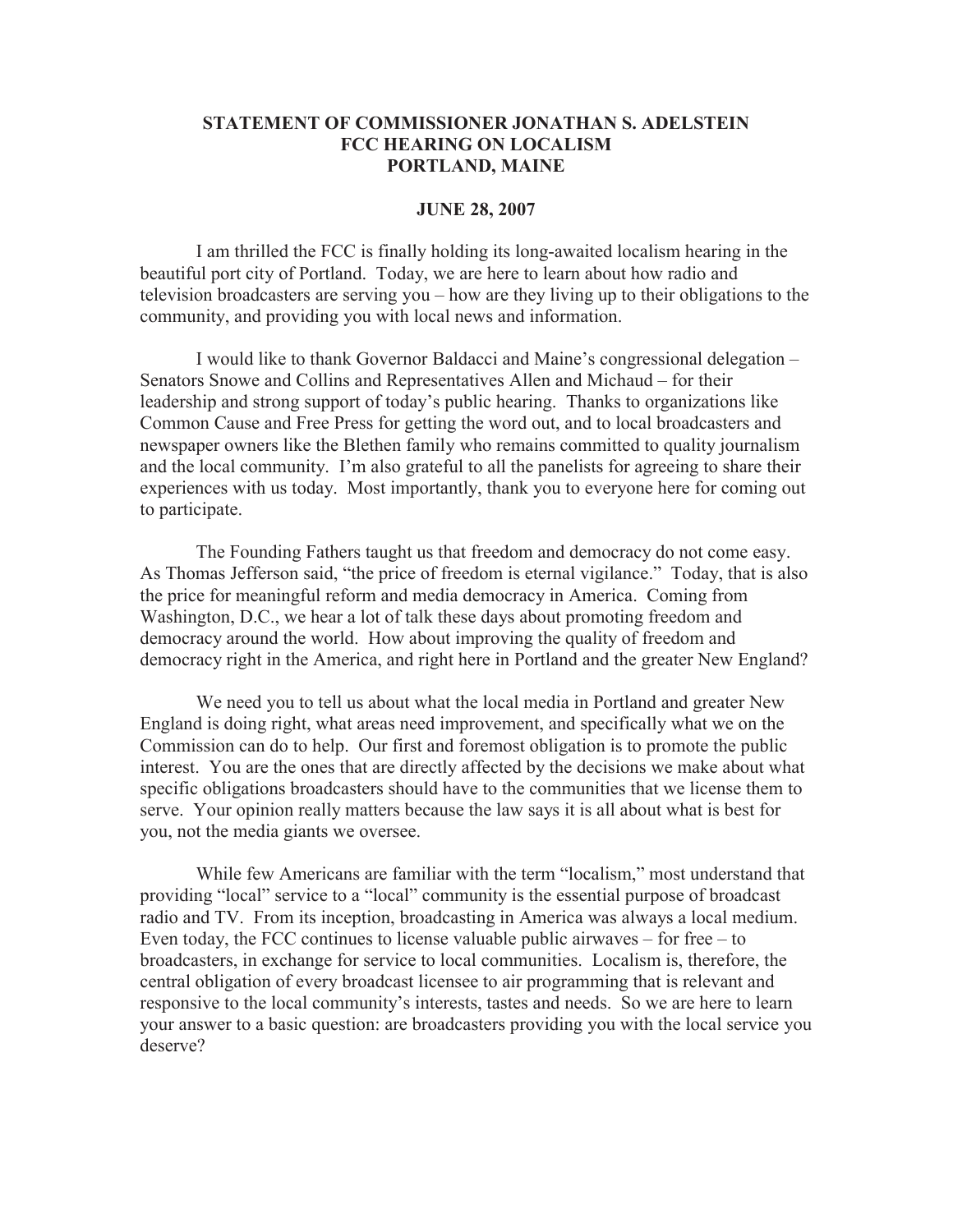I want to know whether broadcasters are integrated into the activities of local communities, whether their coverage is serving your local community needs and how they can better serve you. This is much more than Toys-for-Tots or the annual blood drive, as important as these initiatives are. Residents of Portland, like Americans across the country, are passionate about their news, information, and entertainment programming. Overwhelmingly, local communities rely on local media for important news and information about local government, public safety, education, and religious and community affairs.

The problem is that in recent years, "breaking news" has been replaced with "breaking gossip." Serious coverage of local and state government has diminished. Quality children's programming has been short-changed. And while news operations say they have to slash resources, some are offering up to one million dollars for an interview with Paris Hilton. Equally alarming, real investigative journalism and thoughtful reporting have given way to an "if it bleeds, it leads" mentality.

Big city executives sitting hundreds of miles away can scarcely make decisions about the news and information your community needs better than local broadcasters and reporters. Few foreign owners can grasp the full essence of your community without living, breathing and being an integral part of Portland. That requires personal commitment and financial investment.

Sadly, today, quality journalism is too-often sacrificed to meet Wall Street quarterly projections. Owners of multiple media outlets lose incentive to invest in independent and competitive news operations in the same market. The Commission's own study, which was originally buried until Senator Boxer demanded the FCC to publicly release it, showed that locally owned TV stations provided more local news. And while the Commission has failed to complete a similar study of radio, we hear across the country that centralized playlists and payola are shutting out local musicians, and unmanned radio stations have replaced local DJs.

Historically, the Commission has looked for ways to promote localism in broadcasting to ensure that broadcasters were accountable and serving the public interest. Since the 1980s, the Commission has gutted those protections and embarked on destructive path to treat television like "a toaster with pictures."

With the encouragement of the broadcasting industry, the Commission has systematically removed you – the public – from the license renewal process and other meaningful points of interaction between broadcasters and the communities that they are licensed to serve. For example, broadcast stations are permitted to maintain main studios and their public files well beyond communities of license, so you cannot effectively monitor the programming of your local broadcaster. Today, few broadcasters have citizen agreements with local community organizations. Few broadcasters hold meetings with members of the community to ascertain the community's interests and needs. Enforceable public interest obligations that required broadcasters to maintain logs of programming that is responsive to local, civic, national or religious concerns have been